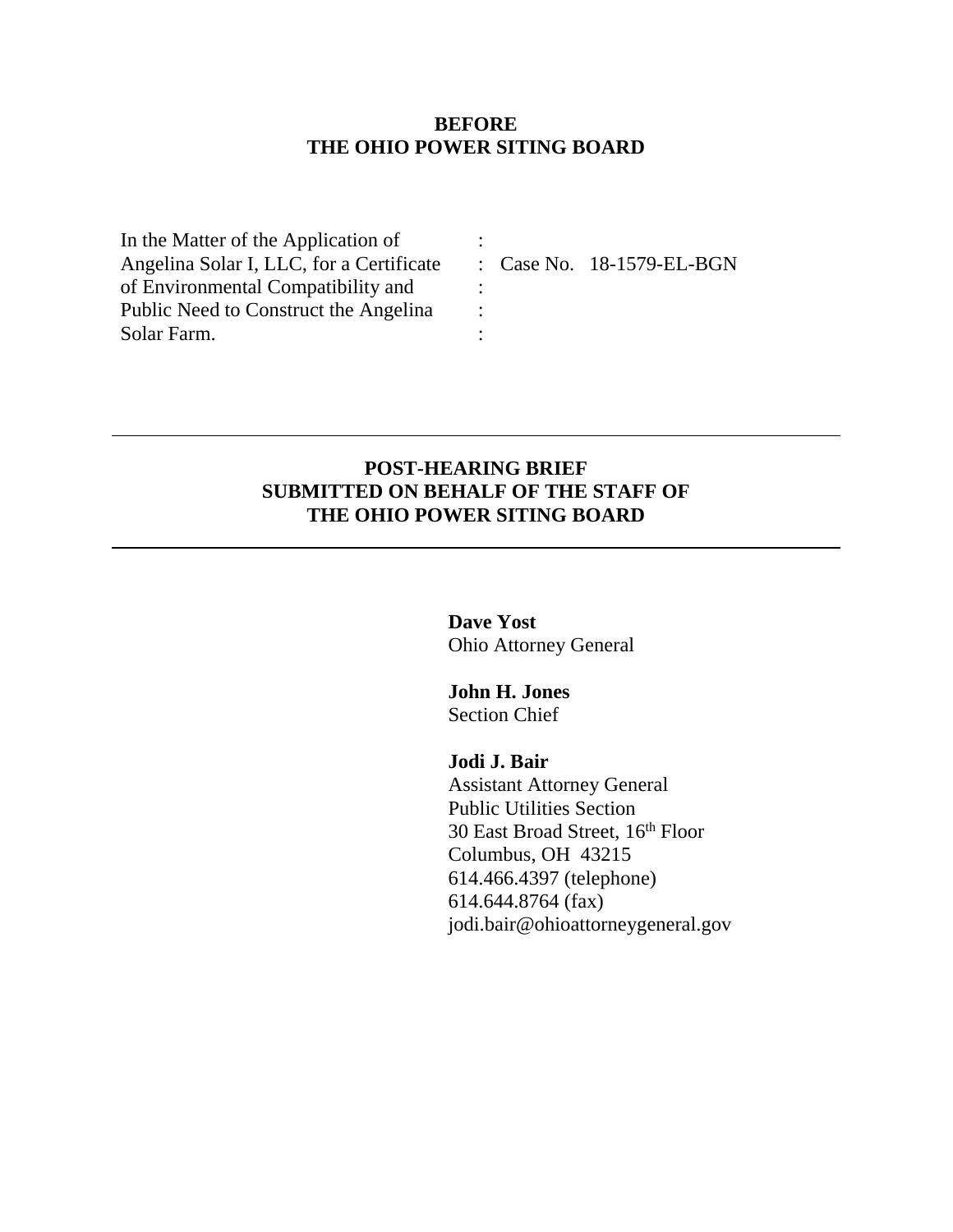# **TABLE OF CONTENTS**

# **Page**

| I.   | The Board should determine the Project, with conditions as<br>recommended in the Staff Report as modified by the Stipulation |                                                                  |  |
|------|------------------------------------------------------------------------------------------------------------------------------|------------------------------------------------------------------|--|
|      | Α.                                                                                                                           |                                                                  |  |
|      | <b>B.</b>                                                                                                                    | R.C. $4906.10(A)(2)$ – Nature of Probable Environmental          |  |
|      | C.                                                                                                                           |                                                                  |  |
|      | D.                                                                                                                           |                                                                  |  |
|      | E.                                                                                                                           |                                                                  |  |
|      | G.                                                                                                                           | R.C. $4906.10(A)(6)$ – Public Interest, Convenience, and         |  |
|      | H.                                                                                                                           | R.C. $4906.10(A)(7)$ – Agricultural Districts and                |  |
| II.  |                                                                                                                              |                                                                  |  |
| III. |                                                                                                                              | The Board should determine that the Stipulation meets the three- |  |
|      | A.                                                                                                                           |                                                                  |  |
|      | В.                                                                                                                           |                                                                  |  |
|      | $\mathcal{C}$ .                                                                                                              | Does not violate any important regulatory principle or           |  |
|      |                                                                                                                              |                                                                  |  |
|      |                                                                                                                              |                                                                  |  |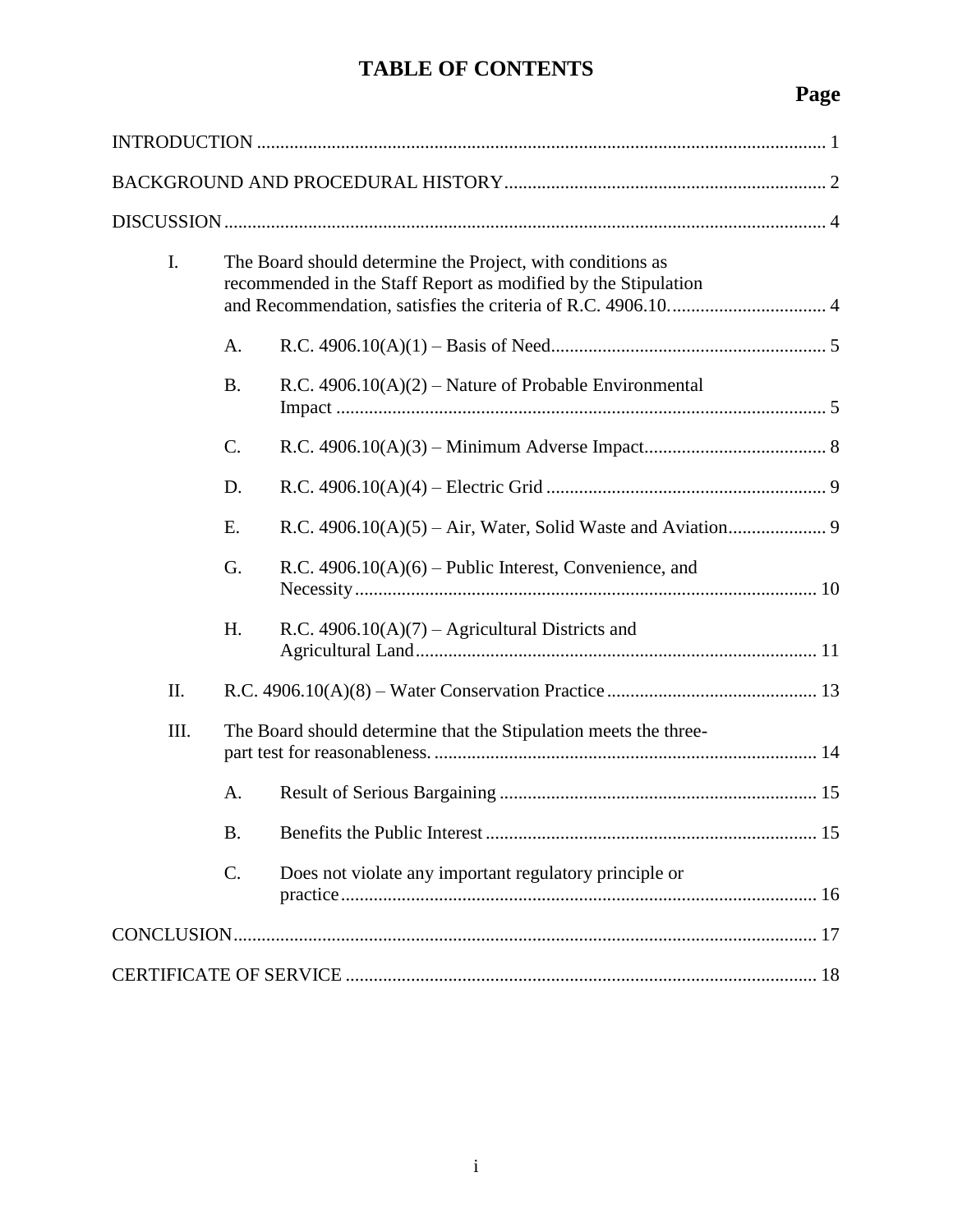#### **BEFORE THE OHIO POWER SITING BOARD**

:

: :

In the Matter of the Application of Angelina Solar I, LLC, for a Certificate of Environmental Compatibility and Public Need to Construct the Angelina Solar Farm.

: Case No. 18-1579-EL-BGN

### **POST-HEARING BRIEF SUBMITTED ON BEHALF OF THE STAFF OF THE OHIO POWER SITING BOARD**

### **INTRODUCTION**

<span id="page-2-0"></span>The Ohio General Assembly declared renewable energy development to be lawful and important to promote a diversified state energy portfolio. Many farming families welcome the economic and tax opportunities that a renewable energy development, such as Angelina Solar I Inc., ("Project") can bring to the local community. There are a limited number of sites in Ohio that can support a commercial-size solar farm. The Angelina Project will occupy up to 827 acres within a 934-acre area and there will only be an estimated impact to forestland of 0.07 acres being cleared. This preserves the wooded corridors of the Project area. The purpose of the Project is to produce and deliver clean, renewable electricity to Ohio Electric system and serve the needs of Ohio's electric utility companies and their customers. Preble County is an ideal location for this solar farm.

The proposed Project is not one hundred percent impact free. Improvements and maintenance to local roads will be required and made. Landscape and lighting plans will be addressed and minimized where possible. Though there is opposition to this project, it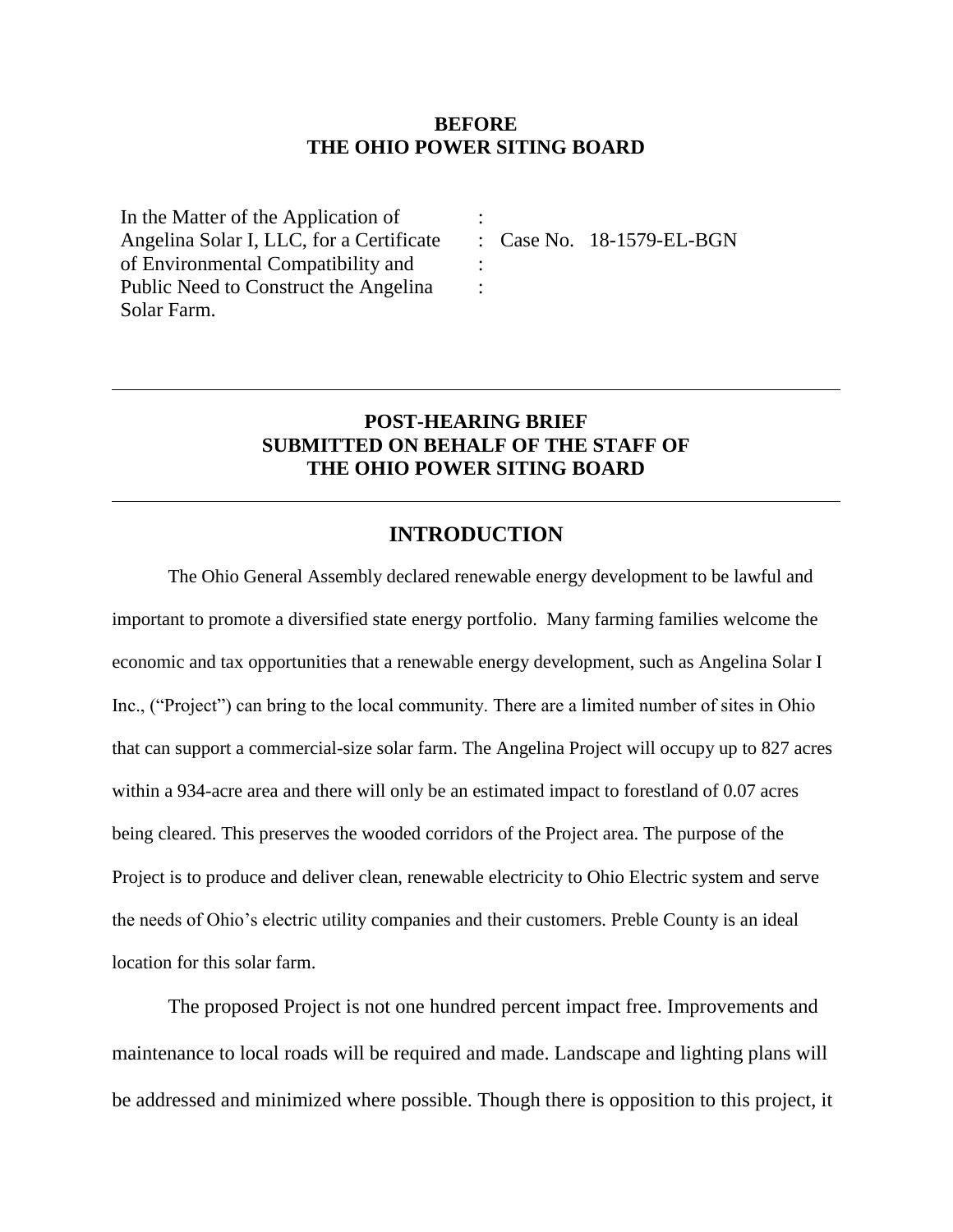is the Board's statutory job to analyze and review the expected impacts and adopt measures that reasonably address and mitigate those impacts to the Project area and environment. The conditions proposed by Board Staff to address and mitigate impacts and modified by the Stipulation and Recommendation, are supported by a broad range of interested parties. Staff respectfully requests that the Board adopt the proposed Stipulation and Recommendation.

### **BACKGROUND AND PROCEDURAL HISTORY**

<span id="page-3-0"></span>On December 3, 2018, Angelina Solar I, LLC<sup>1</sup> ("Angelina" or "Applicant") filed this application to construct and operate a commercial solar farm in Preble County, Ohio. Prior to filing the application, Applicant engaged in certain public outreach activities, including filing a project descriptive pre-application letter on October 22, 2018 and holding a public informational meeting on November 15, 2018.

The application purposed to construct arrays of ground-mounted photovoltaic (PV) modules, commonly referred to as solar panels, in Israel and Dixon Townships in Preble County. The project would also include associated support facilities, such as access roads, up to four meteorological stations, pyranometers, buried electrical collection lines, inverter pads, and a substation. The project would occupy up to 827 acres within a 934-acre project boundary, and is projected to generate 80 MW. The Staff

<sup>&</sup>lt;sup>1</sup> The Applicant is owned by Blue Planet Renewable Energy, LLC, a joint venture partnership between MAP Energy, Inc. and Open Road Renewables, LLC.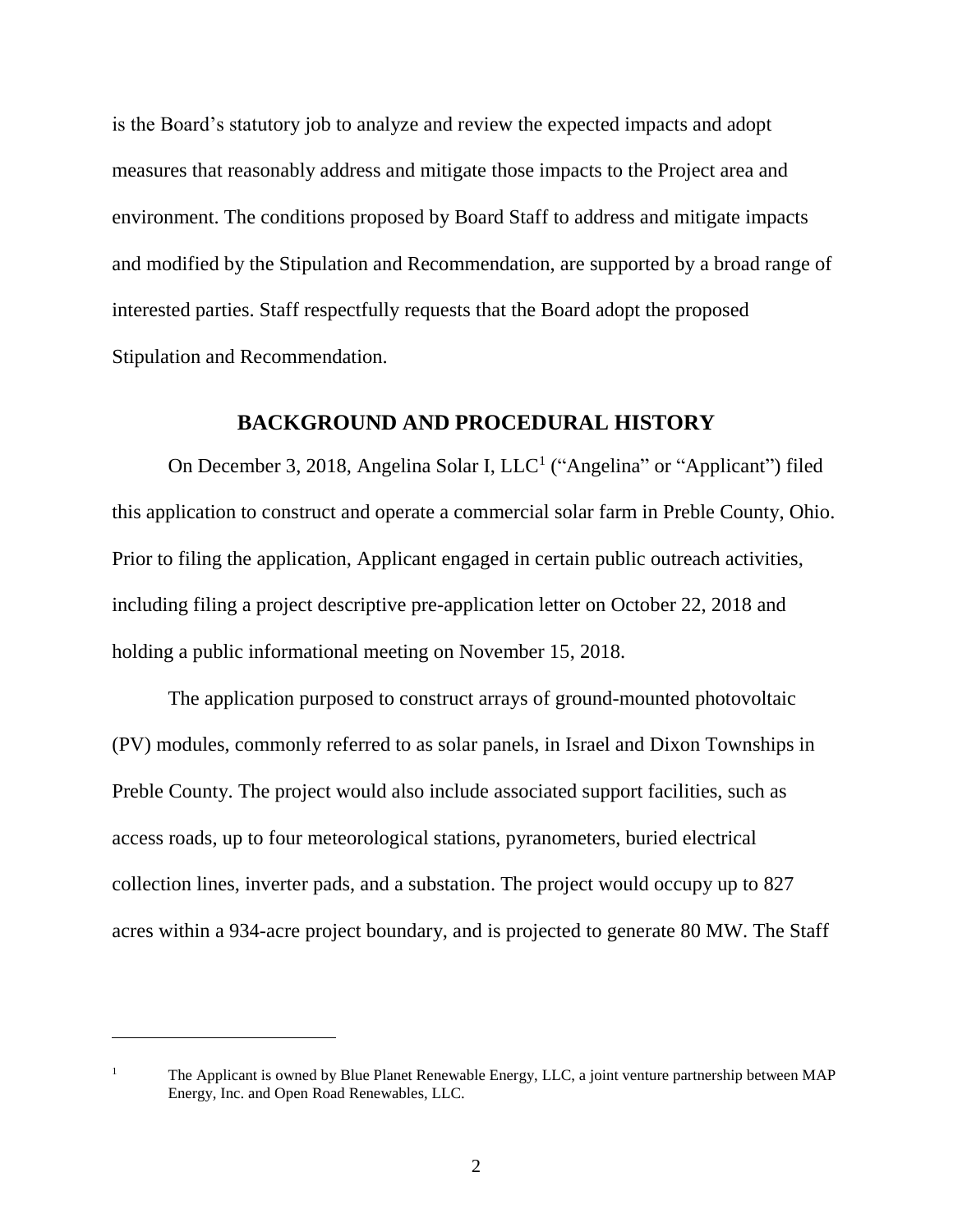completed its investigation and issued its Report of Investigation ("Staff Report") on April 15, 2019. Staff Ex. 1.

A Joint Stipulation and Recommendation was filed by a number of parties on June 14, 2019. Joint Ex. 1. The signatory parties, in addition to the Applicant, included the Board Staff. The Preble County Commissioners, the Preble County Engineer, the Preble Soil & Water Conservation District, the Board of Trustees of Israel Township, the Preble County Planning Commission, and the Ohio Farm Bureau Federation. The Eaton Community School District intervened in this case, but is not a signatory party to the Stipulation. Though not a signatory party, the school district offered no testimony in opposition to the Stipulation. The Concerned Citizens of Preble County, LLC, and individual citizens Robert Black, Marja Brandly, Campbell Brandly Farms, LLC, Michael Irwin, Kevin and Tina Jackson, Vonderhaar Family Arc, LLC, and Vonderhaar Farms, Inc. (collectively "CCPC"), also intervened and actively participated in the case, opposing the Project but did not sign the Stipulation.

The initial adjudicatory hearings commenced on July 31, 2019 and ran through three different days and concluding on August 12, 2019. Testimony was provided by seven (7) Applicant witnesses, three (3) intervenor witnesses, and eight (8) Staff witnesses. A rebuttal hearing was held on September 10, 2019 where the Applicant presented rebuttal testimony of three (3) witnesses in support of the project. All parties received a full and fair opportunity to be heard.

In order for a project to be recommended for approval to the Board, the Board's Staff must investigate an application and recommend conditions to the Board to mitigate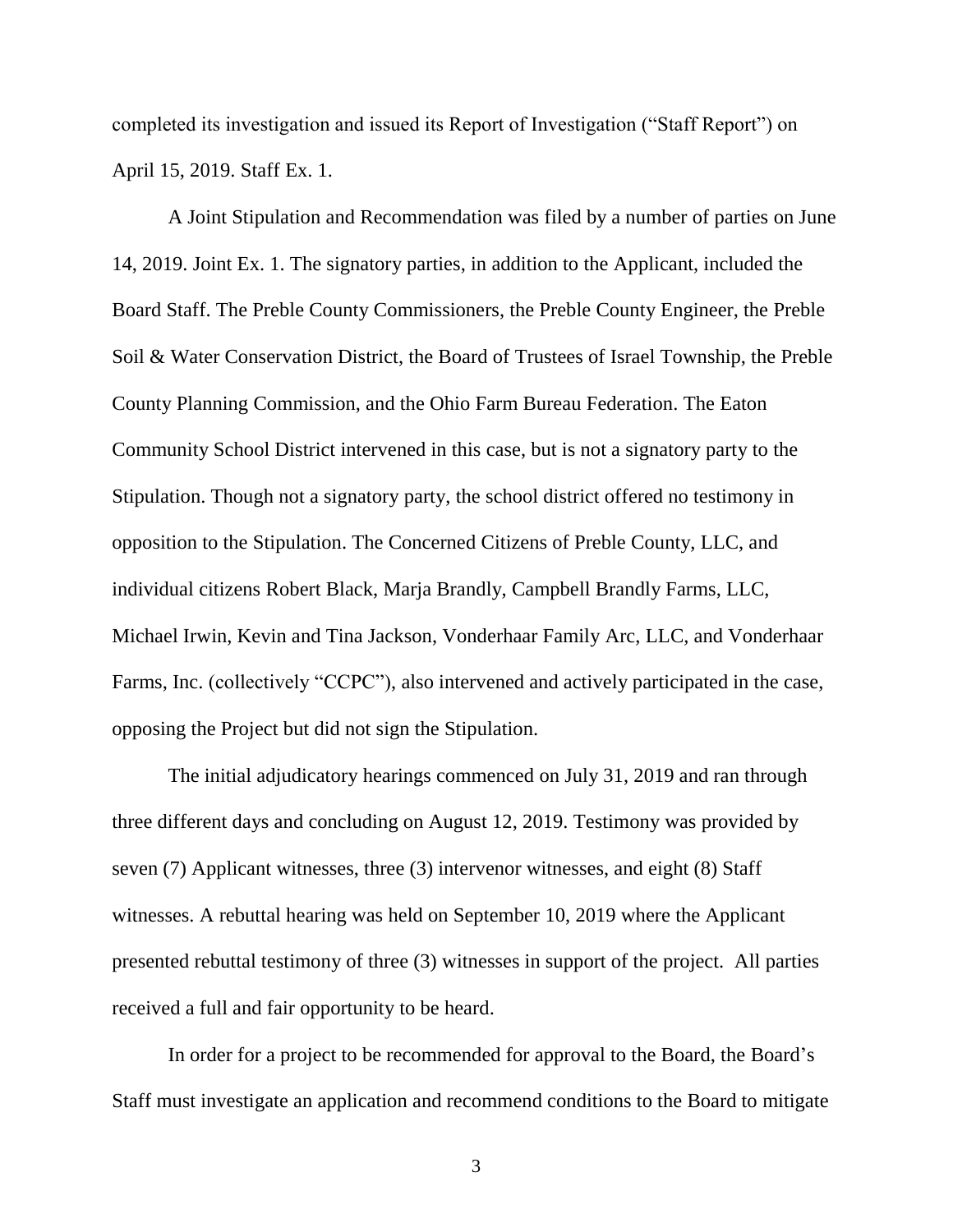or minimize impacts to the project environment. Staff conducted its investigation and proposed comprehensive recommendations for the Board's consideration in order to address and reduce Project impacts to reasonably acceptable levels. A number of those conditions were significantly expanded through the negotiations that resulted in the Stipulation. Staff submits that these conditions, as modified by the Stipulation, will allow this project to lawfully move forward under the requisite statutory criteria. The Staff respectfully requests that any certificate issued by the Board be made subject to such conditions.

### **DISCUSSION**

# <span id="page-5-1"></span><span id="page-5-0"></span>**I. The Board should determine the Project, with conditions as recommended in the Staff Report as modified by the Stipulation and Recommendation, satisfies the criteria of R.C. 4906.10.**

After a full investigation, Staff determine that the proposed facility will have minimal environmental impacts. Though the proposed project will produce electricity, it will not pollute the air and will not use water. Angelina will have a negligible environmental impact and, most definitely, have the minimum adverse environmental impact in comparison to other electricity generating methods.

Staff's review analyzed the socioeconomic impacts; ecological impacts; and impacts on public services, facilities, and safety to identify the nature of the facility's environmental impacts. Staff considered: demographics, land use, cultural and archaeological resources, aesthetics, economics, surface waters, threatened and endangered species, vegetation, roads and bridges, public and private water supplies,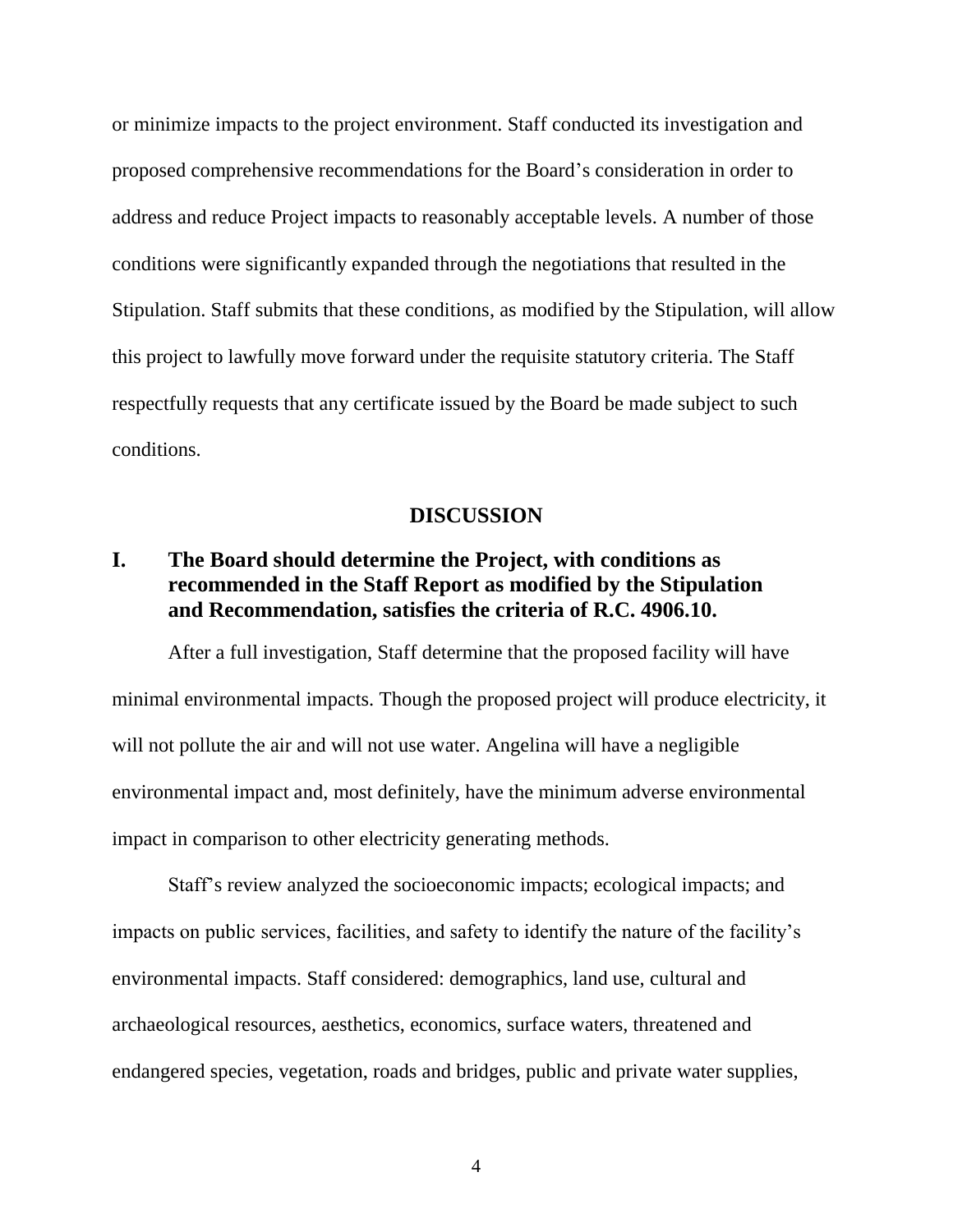pipeline protection, construction noise, operational noise, communications, and decommissioning. The Staff Report discusses each of the R.C. 4906.10 criteria and explains Staff's recommendations related to each of the criteria.

Staff believes that its recommended conditions will adequately mitigate any impacts and allow the Board to find that the Angelina project, with the Stipulations suggested conditions, will have an overall minimal adverse environmental impact. Negotiations in this case brought about stricter conditions that further minimize environmental impact. The Staff Report provides the Board with an evidentiary basis for determining the project meets all of the R.C. 4906.10 criteria. Staff recommends that the Board issue a certificate containing the conditions in the Stipulation.

#### **A. R.C. 4906.10(A)(1) – Basis of Need**

<span id="page-6-0"></span>Because the proposed facility is neither an electric transmission line nor a gas pipeline, R.C. 4906.10(A)(1) does not apply to this Project. Staff recommends that the Board find that this requirement is not applicable to this facility.

# **B. R.C. 4906.10(A)(2) – Nature of Probable Environmental Impact**

<span id="page-6-1"></span>The Board must determine that nature of the probable environmental impact of the facility. Staff's evaluation, set forth in its Report of Investigation, Staff Ex. 1 at 12-21, is adopted by the Stipulation.

The Staff Report found the majority of land use to be utilized for the project is agricultural in nature and that the project footprint does not include any major population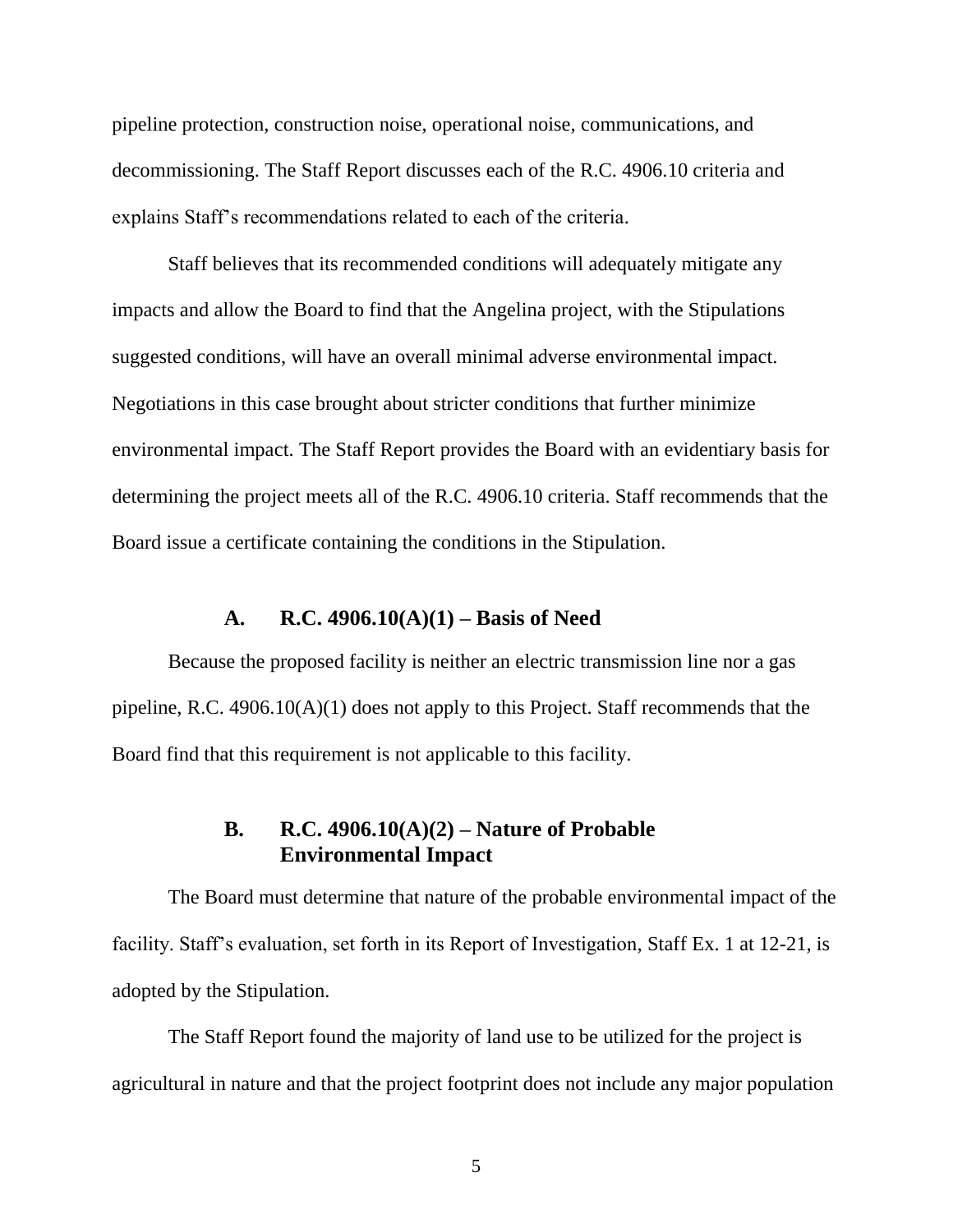centers or industries other than farming. Staff. Ex. 1 at 12. There are no national scenic trails, national wildlife refuges, or state wildlife management areas within five miles of the project areas. *Id*. Landscape and vegetative screening will be used to minimize visual impacts, and the panels would be installed with anti-glare coating. Prior to commencement of any construction the Applicant shall prepare a landscape and lighting plan that addresses the aesthetic and lighting impacts of the facility and this plan shall include measures such as fencing, vegetative screening and good neighbor agreements. Joint Ex. 1 at 7.

The Project will not impact any known cultural resources within a 2-mile area, and, as provided in the Stipulation, the Applicant shall prepare a cultural resources survey for the project in conjunction with the Staff and the Ohio Historic Preservation Office. , Co. Ex. 6 at 10, Joint Ex. 1 at 7.

Staff found the Applicant's economic analysis to be reasonable. The economic impacts, in terms of jobs, earnings, and output, both locally and to the State of Ohio, were determined to be positive. Staff Ex. 1 at 15.

While considering the economics of the project, Staff and the Applicant noted that the Angelina project should generate an estimated \$560,000 annually for the Preble County taxing district, Easton Community Schools, as well as Israel and Dixon Township, based on a Payment in Lieu of Taxes (PILOT) plan in which Open Road Renewables would pay \$7000/MW annually for an 80 MW facility. Staff Ex. 1 at 15, Co. Ex. 6 at 6. This revenue will be distributed pro rata to the Preble County taxing district, Easton community Schools, as well as Israel and Dixon Townships. Staff Ex. 1 at 15.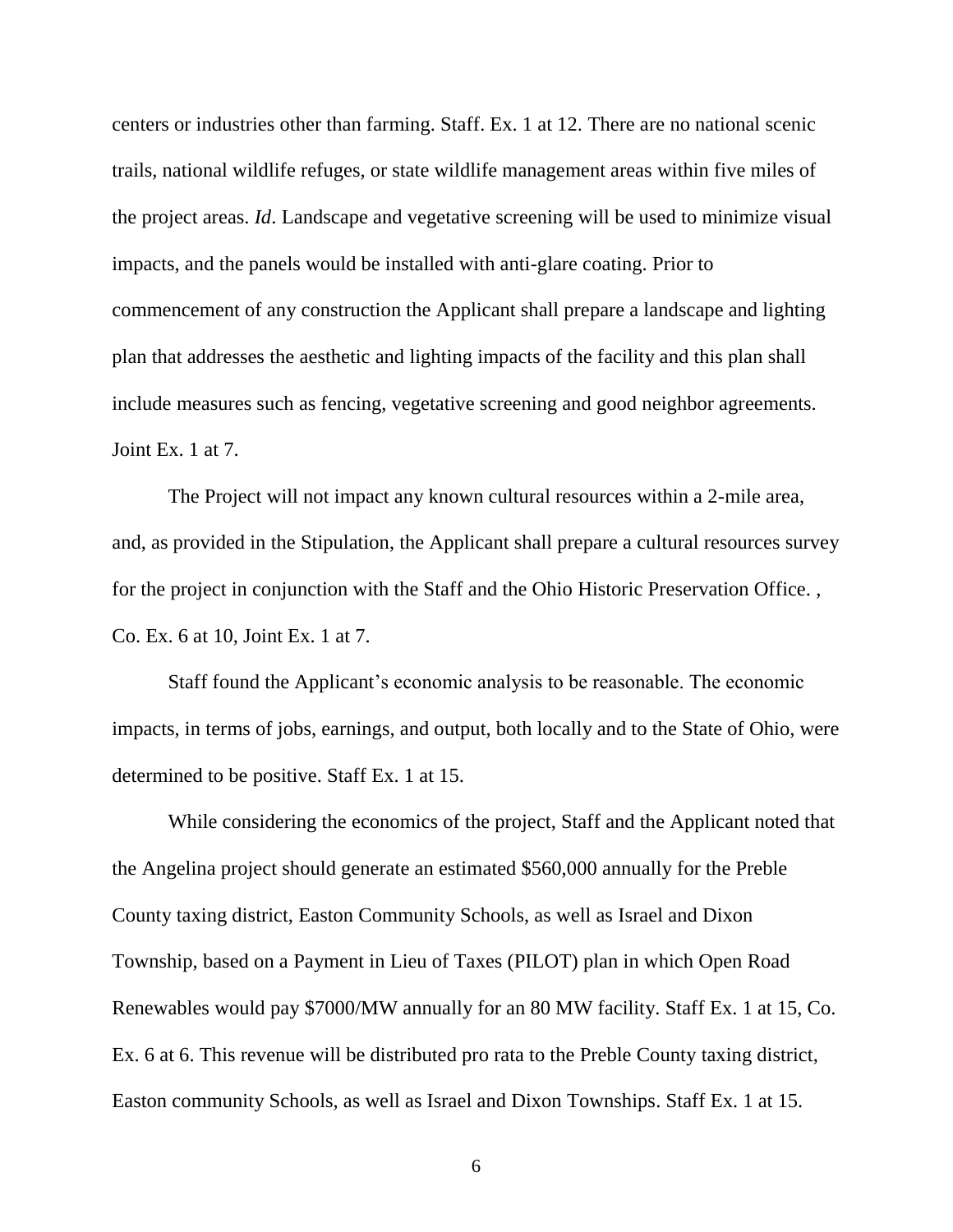The Applicant, prior to construction, committed to developing a decommissioning plan to restore the project area, and will provide financial security to ensure that funds are available for decommissioning and land restoration. Joint Ex. 1 at 11.

The Project will incorporate maximum feasibility water conservation practices. Joint Ex. 1 at 16. No ponds or lakes will be impacted by the facility during construction or operation. Staff. Ex. 1 at 17. No listed animal or plant species were identified in filed surveys, but because the project area is within the range of the state and federal endangered Indiana bat and the state and federal threatened northern long-eared bat, Angelina will adhere to seasonal cutting dates of October 1 through March 31 for removal of trees three inches or greater in diameter to avoid impacts to these bats, if they are present in the project area. Staff Ex. 1 at 18, Joint Ex. 1 at 9.

Traffic should only be affected during the construction phase. There is no evidence that the impact to traffic during construction of the facility would be any greater than that created by current farming operations, or any effect at all once construction was complete. The agreed-upon conditions require the Applicant coordinate any road access restrictions with the county engineer, the Ohio Department of Transportation, local law enforcement, and health and safety officials. Joint Ex. 1 at 10.

Staff found that operational noise would be relatively minor, and would only occur during the daytime hours. According to the Applicant's noise expert, David Hessler, sound from the substation would be "inaudible" at homes near the Project area. Co. Ex. 14 at  $4 - 5$ .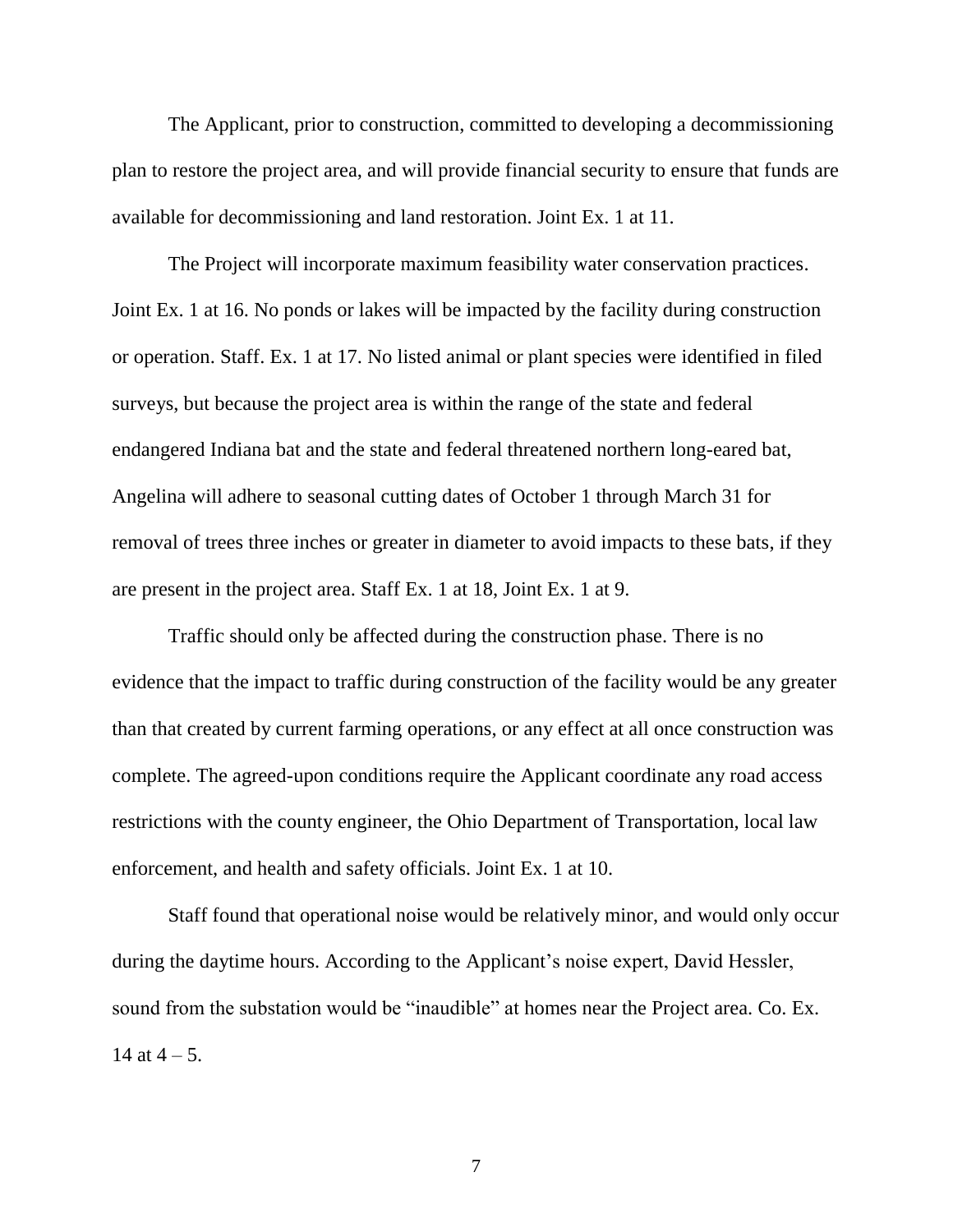Finally, in addition to the conditions recommended in the Staff Report, signatory parties agreed that local fire and emergency management services provider will be trained on how to respond to emergency fire services (EMS) at the project and safety meeting will be held on ongoing bases. Additionally, the applicant agreed that if local fire and EMS lack specialized equipment needed to appropriately respond to an emergency at the project, the Applicant shall provide such equipment. Joint Ex. 1 at 11.

In conclusion, Staff's report indicated that the Angelina project's nature of the probable environmental impact had satisfied R.C. 4906.10(A)(2), provided that the Board include Staff's recommended conditions and the Stipulation's conditions when issuing a certificate.

### **C. R.C. 4906.10(A)(3) – Minimum Adverse Impact**

<span id="page-9-0"></span>The facility must represent the minimum adverse environmental impact, considering the state of available technology and the nature and economics of the various alternatives. The Staff Report identified the various efforts that the Applicant would undertake to ensure that impacts, both temporary and permanent, were reasonably minimized. Staff concluded that those efforts, together with its recommended conditions to further mitigate those impacts, represented the minimum adverse impact. Those conditions have been further modified by the Stipulation, even further minimizing any potential impacts.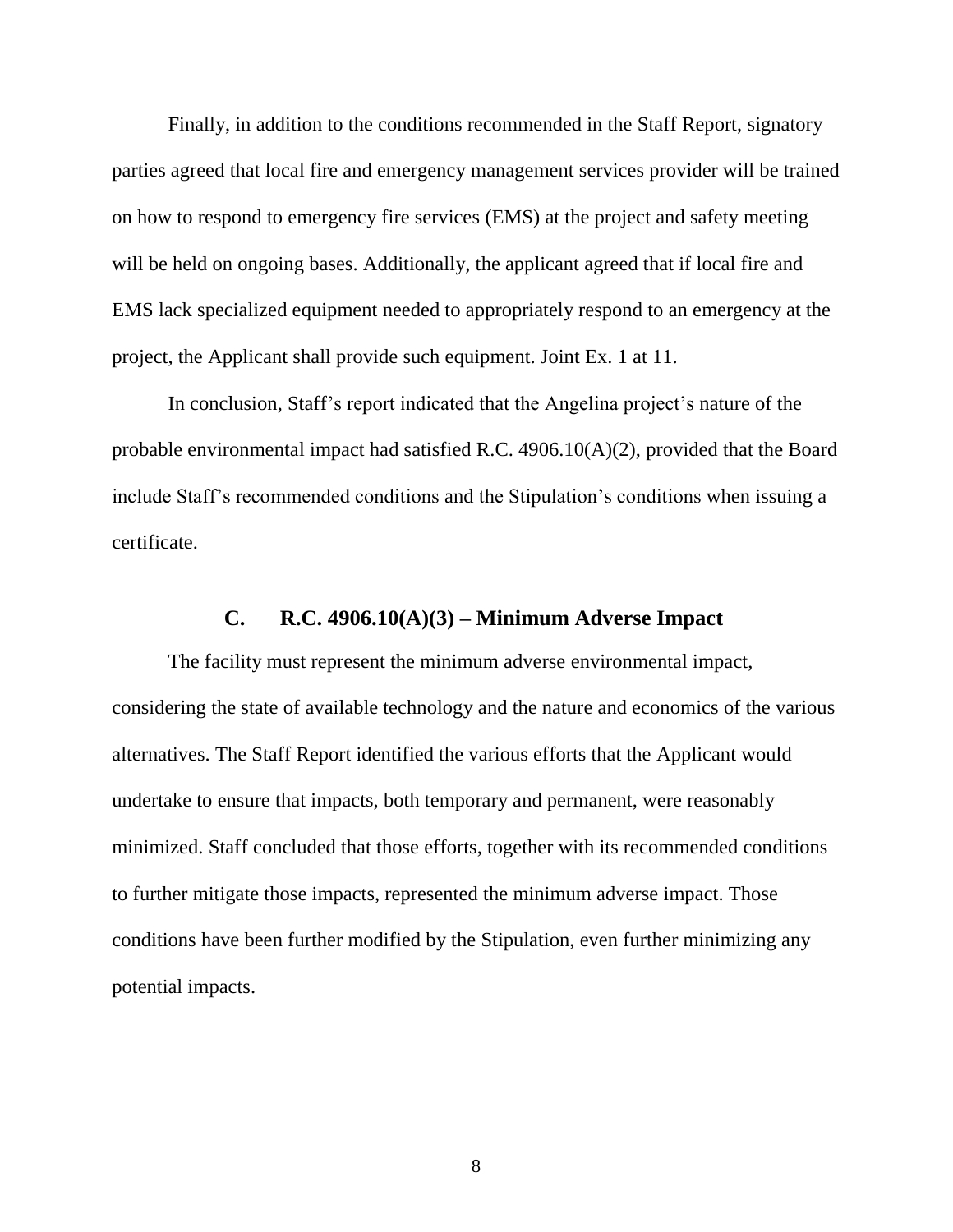#### **D. R.C. 4906.10(A)(4) – Electric Grid**

<span id="page-10-0"></span>The Project must be consistent with regional plans for expansion of the electric power grid of the electric systems serving this state and interconnected utility systems, and that the facilities will serve the interests of electric system economy and reliability. Staff found that the Project, as conditioned, would satisfy that requirement. The record contains no evidence to the contrary, and Staff recommends that the Board find that the facility complies with the requirements specified in R.C. 4906.10(A)(4). Staff Ex. 1 at 25.

## **E. R.C. 4906.10(A)(5) – Air, Water, Solid Waste and Aviation**

<span id="page-10-1"></span>Air quality permits are not required for construction and operation of the proposed facility. Fugitive dust rules adopted pursuant to R.C. Chapter 3704, may, however, be applicable. The Applicant will hire a licensed construction firm with knowledge and experience in dust minimization to comply with those rules. Staff Ex. 1 at 26. Construction nor operation of the proposed facility require the use of significant amounts of water. The Applicant will obtain the necessary permits for construction and operation sufficient to comply with the requirements of R.C. Chapter 6111. Staff Ex. 1 at 27. The record reveals no dispute on these points.

Staff also believes that the Applicant's solid waste disposal plans will comply with solid waste disposal requirements of R.C. Chapter 3734 and the rules adopted pursuant to those chapters. Staff Ex. 1 at 27. While CCPC raised concerns about toxic materials associated with the solar panels, it offered no evidence that panels contain any such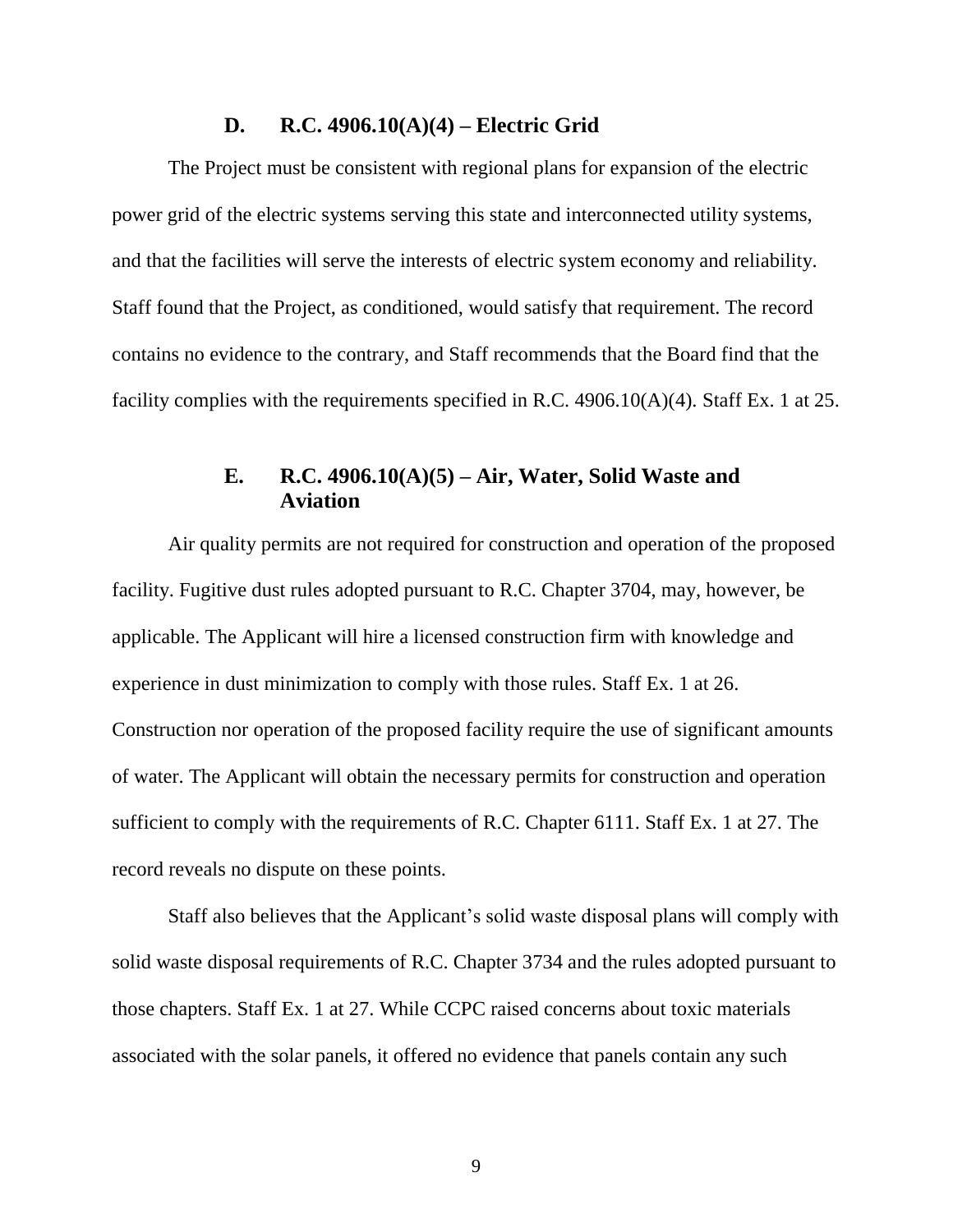materials. CCPC Ex. 2 at 5. Staff believes that solid and hazardous waste disposal laws will apply, be complied with by the Applicant, and are not disputed.

There are no public use airports, helicopter pads, or landing strips within five miles of the project, and no aeronautical study regarding glare was needed for this Project. The Ohio Department of Transportation Office of Aviation identified no impacts on local airports. Staff Ex. 1 at 27.

<span id="page-11-0"></span>Staff recommends that the Board find that the proposed facility complies, subject to the agreed-upon conditions, with the requirements specified in R.C.  $4906.10(A)(5)$ .

# **G. R.C. 4906.10(A)(6) – Public Interest, Convenience, and Necessity**

According to R.C. 4906.10(A)(6), the Board must determine that the facility will serve the public interest, convenience, and necessity.

The Applicant has committed to complying with applicable safety standards set by the Occupational Safety and Health Administration and National Fire Protection Association. Staff Ex. 1 at 28. Angelina will use warning signs, fencing, and locked gates to restrict access to the Project, and will work with local emergency responders to provide training for response to emergencies related to a solar farm. *Id*. Through negotiations, Angelina agreed to an additional condition (Stipulation Condition #28) to provide multiple training opportunities, on-going safety meetings, and any specialized equipment that responders may need to appropriately respond to an emergency at the Project. Joint Ex. 1 at 11.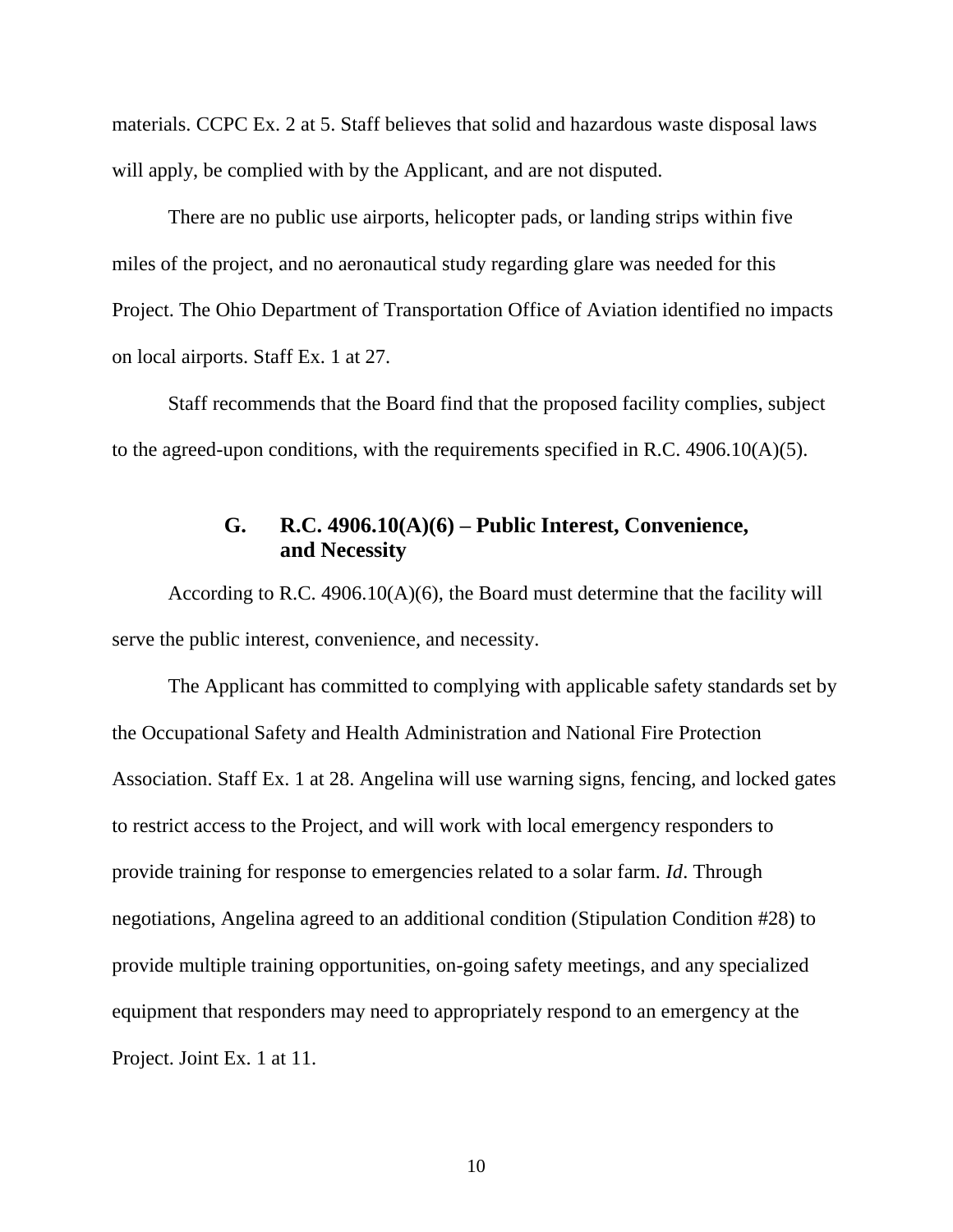Angelina conducted a public information meeting and provided copies of its application to all relevant local officials. Staff Ex. 1 at 28. Those officials, including the Preble County Commissioners, the Boards of Trustees of Israel and Dixon Townships, the Preble County Planning Commission, the Preble, Soil and Water Conservation District, and the Preble County Engineer, have been actively involved in the negotiations and are signatory parties to the Stipulation and Recommendation.

Staff recommends that the Board find that the proposed facility would serve the public interest, convenience, and necessity, and therefore complies with the requirements specified in R.C. 4906.10(A)(6).

## **H. R.C. 4906.10(A)(7) – Agricultural Districts and Agricultural Land**

<span id="page-12-0"></span>According to R.C. 4906.10(A)(7), the Board must determine the facility's impact on the agricultural viability of any land in an existing agricultural district within the project boundary. The construction and operation of the proposed facility would disturb the existing soil and could lead to broken drainage tiles. Staff Ex. 1 at 30. CCPC and its members operate farms in the area that are adjacent to the Project boundary and are susceptible to possible impacts caused by broken drainage tiles. CCPC Ex. 2 at 3, CCPC Ex. 4 at 3.

CCPC witness testified that the Stipulation was inadequate because it should require Angelina to consult with all landowners whose land drains into the project area and all landowner whose land receives drainage from the project to make sure that all underground tiles and surface drainage ways are found. CCPC Ex. 3 at 2. And further that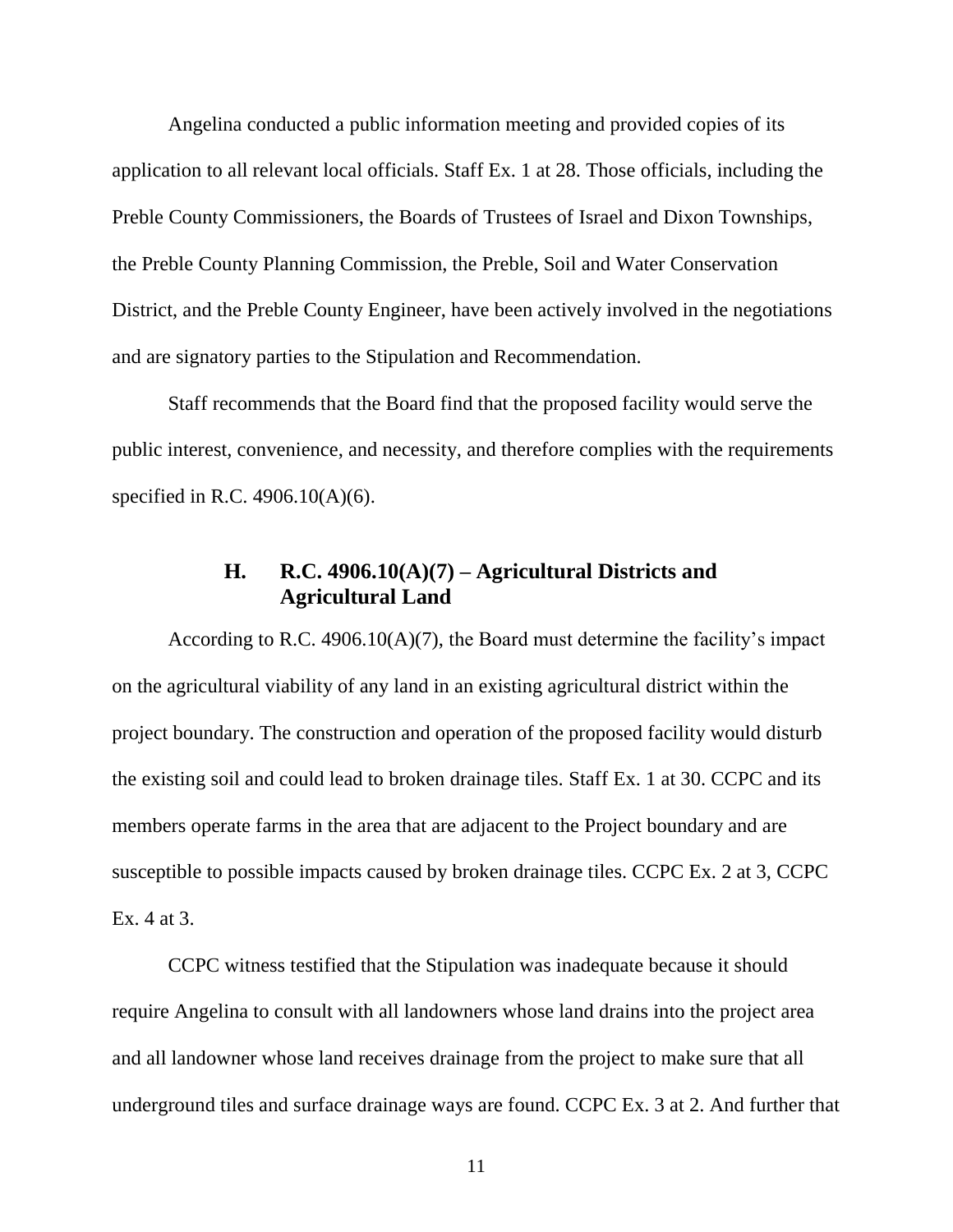the "upstream and downstream landowners may be aware of tiles in existence about which the Applicant and the owner of the land in the Project Area are not aware." *Id*. And the Applicant is doing just that. In testimony provided by the Applicant, it is "consulting with the owners of agricultural land participating in the Project and other readily available public resources to ascertain, to the extent practicable, the type, size and location of all function drain tile in the Project Area." Co. Ex. 6 at 10. Applicant witness Herling went on to say that a map will be created showing drainage tile before construction begins and the Applicant will avoid damage to drainage tile or, if Applicant becomes aware of damage, Applicant will promptly investigate the matter and use reasonable efforts to promptly repair any damage. *Id*. At 10 – 11.

Condition 16 of the Stipulation relates to the repair of damaged drainage tile. Staff witness Bellamy testified that "Functioning drain tiles are important to the continued operation of the agricultural crop fields. Staff recommends through condition 16 that the Applicant avoid drain tiles when possible and that any drain tiles that are damaged are repaired." Staff Ex. 10 at 3. As contained in the Stipulation, Condition 16 reads:

> The Applicant shall avoid, where possible, or minimize to the extent practicable, any damage to functioning surface and subsurface field tile drainage systems and soils resulting from the construction, operation, and/or maintenance of the facility in agricultural areas, whether such drainage systems are publicly or privately maintained. Benchmark conditions of surface drainage systems shall be documented prior to construction, including the location of grassed waterways. Any tile installation or repairs shall be performed in accordance with applicable provisions of Standard Practice for Subsurface Installation of Corrugated Polyethylene Pipe for Agricultural Drainage or Water Table Control, ASTM F499-02 (2008), to the extent practicable. If uncertainty arises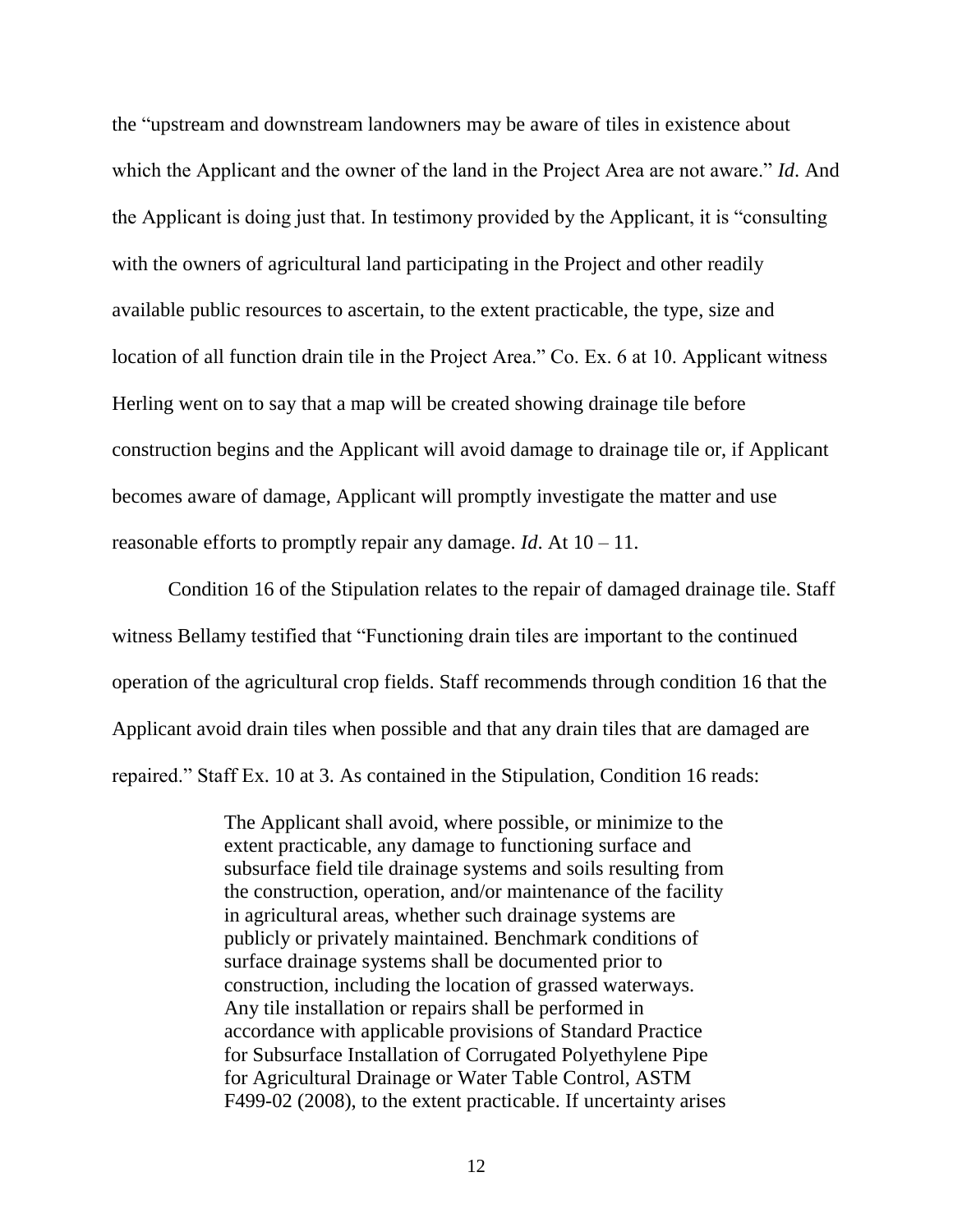concerning the proper procedures for tile repair, Applicant may consult with the local Soil & Water Conservation District or a USDA Natural Resources Conservation Service representative for privately maintained tile, and shall consult with the County Engineer for tile located in a county maintenance/repair ditch, as delineated in Document A, attached hereto. Damaged field tile systems shall be promptly repaired no later than 30 days after such damage is discovered, and be returned to at least original conditions or their modern equivalent at the Applicant's expense. When repairing tiles in a county maintenance/repair ditch, the Applicant shall give reasonable notice of such repairs to the County Engineer and Staff. The County Engineer or his/her representative shall have the right to visually inspect and approve the repair work performed prior to backfill. If the County Engineer does not approve the repair work in a timely manner, Staff shall have the right to visually inspect and approve the repair work performed prior to backfill. If the opinion of the County Engineer and the opinion of Staff on approval of the repair work differ, Staff shall have the final authority to approve the repair work. As stated in the Application, the Applicant will develop a Stormwater Pollution Prevention Plan that will require the utilization of silt fences during construction and the prompt removal of construction silt from drainage ditches when necessary for continued efficient drainage. The Applicant shall provide the Soil & Water Conservation District and the County Engineer with a single point of contact with the Applicant after construction is completed to address any resource concerns.

Joint Ex. 1 at 8.

Staff recommends that the Board find that the impact of the Project on existing agricultural land in an agricultural district has been determined, and complies, subject to the agreed-upon conditions, with the requirements specified in R.C.  $4906.10(A)(7)$ .

#### <span id="page-14-0"></span>**II. R.C. 4906.10(A)(8) – Water Conservation Practice**

Construction of the facility nor operation of the facility will require the use of significant amounts of water. In fact, no water in needed for any function, and no water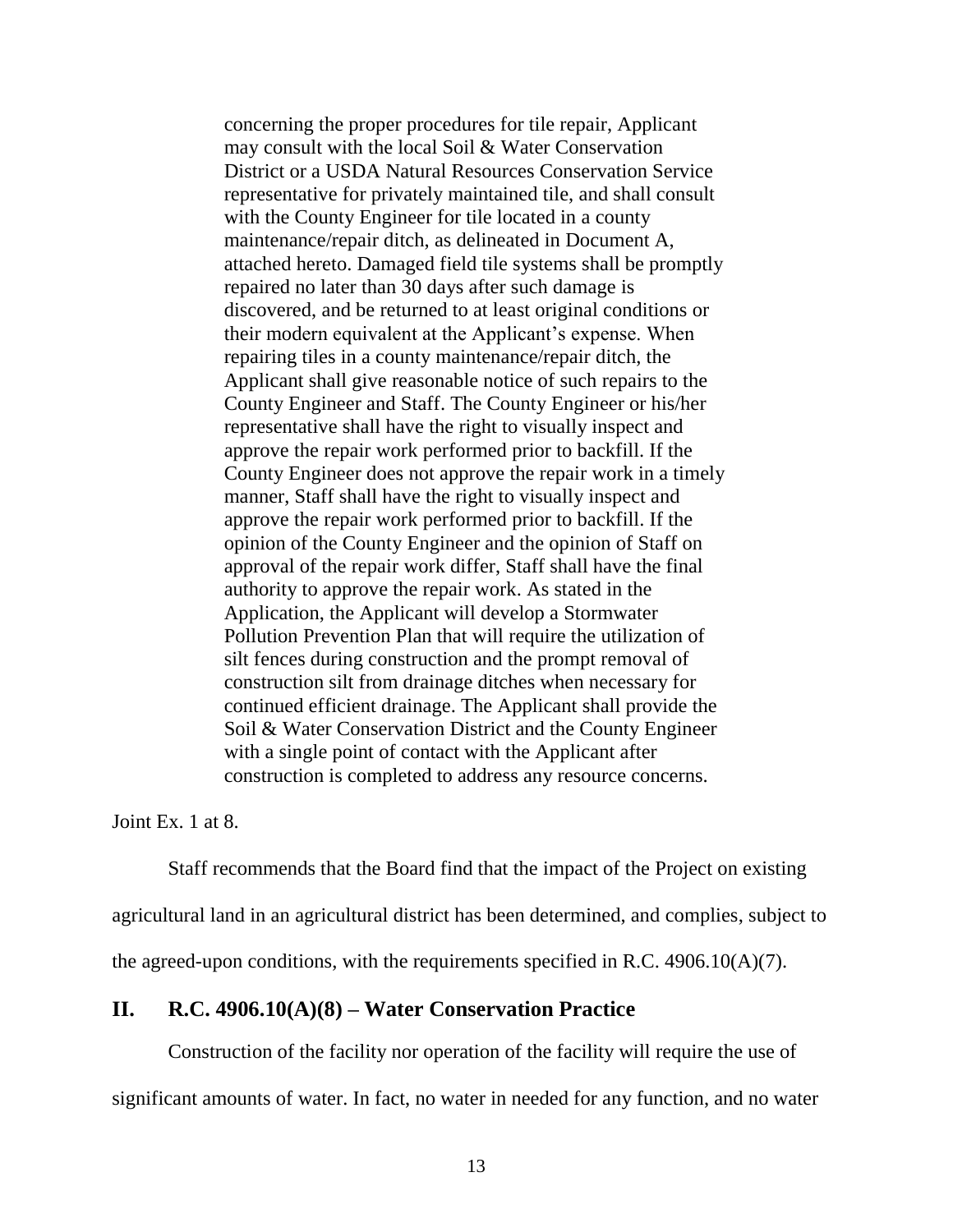or wastewater discharge is expected. Staff Ex. 1 at 31. Staff therefore recommends that the Board find that the proposed facility would incorporate maximum feasible water conservation practices, and therefore complies, subject to the agreed-upon conditions, with the requirements specified in R.C.  $4906(A)(8)$ .

### <span id="page-15-0"></span>**III. The Board should determine that the Stipulation meets the threepart test for reasonableness.**

Ohio Adm.Code 4906-2-24 authorizes parties to Board proceedings to enter into stipulations concerning issues of fact, the authenticity of documents, or the proposed resolution of some or all of the issues in a proceeding. Although not binding on the Board, pursuant to Ohio Adm.Code 4906-2-24(D), the terms of such an agreement are accorded substantial weight. The standard of review for considering the reasonableness of a stipulation has been discussed in a number of prior Board proceedings. See, *e.g*., *In re Northwest Ohio Wind Energy, LLC*, Case No. 13-197-EL-BGN (Dec. 16, 2013); *In re American Transm. Systems Inc.*, Case No. 12-1727-EL-BSB (Mar. 11, 2013); *In re Rolling Hills Generating LLC,* Case No. 12-1669-EL-BGA (May 1, 2013); *In re AEP Transm. Co., Inc*., Case No. 12-1361- EL-BSB (Sept. 13, 2013); *In re Hardin Wind LLC,* Case No. 13-1177-EL-BGN (Mar. 17, 2014). The Board must determine whether the agreement, which involved a substantial amount of time and effort by the signatory parties, is reasonable and should be adopted. The Board has used the following criteria to consider the reasonableness of a stipulation:

(1) Is the settlement a product of serious bargaining among capable, knowledgeable parties?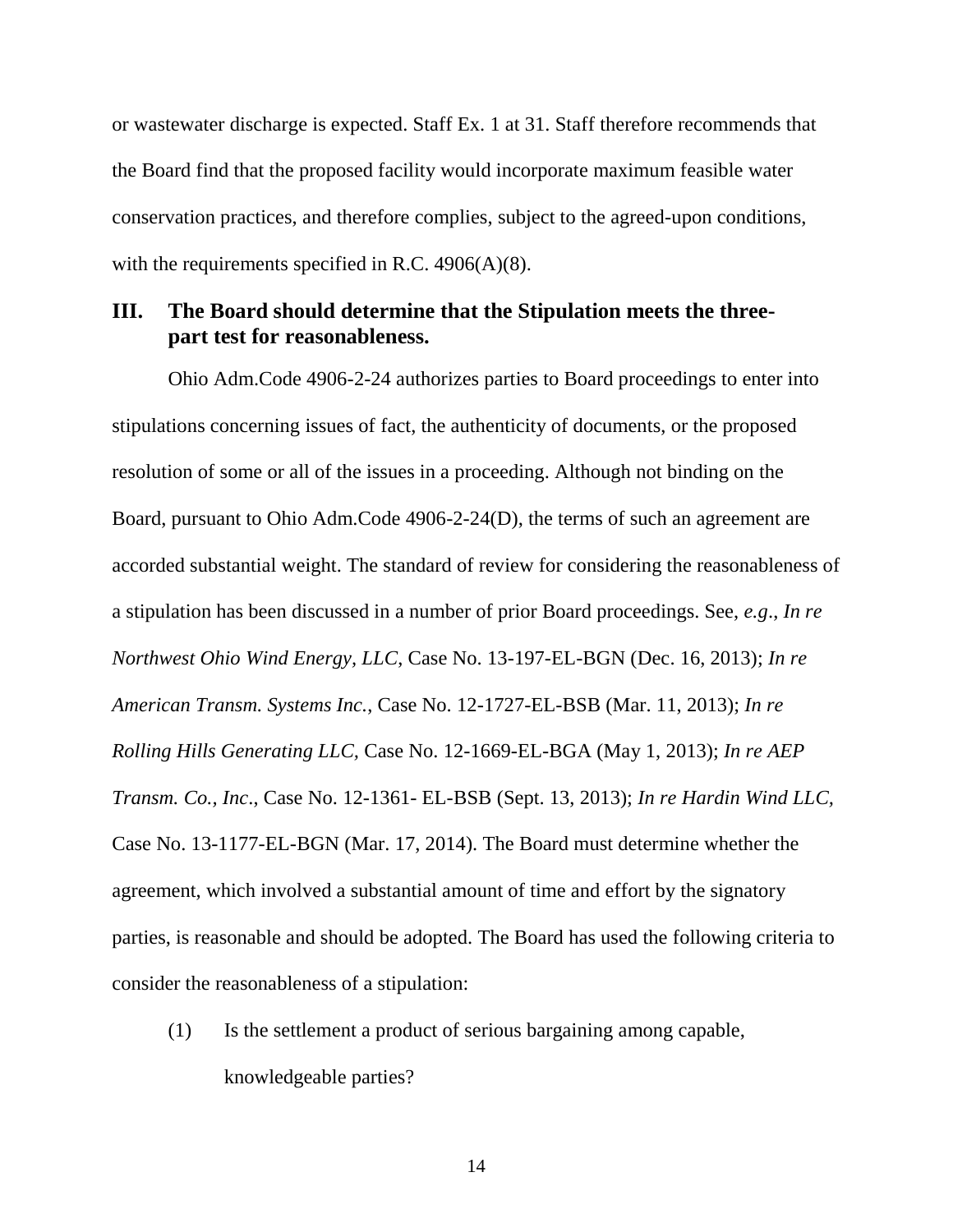- (2) Does the settlement, as a package, benefit ratepayers and the public interest?
- (3) Does the settlement package violate any important regulatory principle or practice?

The evidence of record supports and justifies a finding that its terms are just and reasonable.

### **A. Result of Serious Bargaining**

<span id="page-16-0"></span>All intervenors were given an opportunity to participate and the Stipulation is the product of an open process. Parties were all represented by counsel and all parties to this proceeding participated in settlement discussions. Co. Supp. Ex. 7 at 2. As Angelina's witness Herling testified, "[t]here were extensive negotiations among the parties and the Stipulation represents a comprehensive compromise of the issues raised by parties with diverse interests." *Id*. Therefore, the Stipulation is a product of serious bargaining among capable, knowledgeable parties.

#### **B. Benefits the Public Interest**

<span id="page-16-1"></span>In keeping with the public interest, this Project will generate clean and quiet renewable electricity. Co. Supp. Ex. 7 at 2. In addition, the Project will benefit the local economy through jobs created during construction, additional new jobs to support operation, and new tax revenue. *Id*. In addition, Applicant witness Herling testified that the Project would create 518 to 1,076 direct and indirect jobs during construction, and 19 to 22 jobs during the operation of the facility. Applicant Ex. 6 at 6. Applicant witness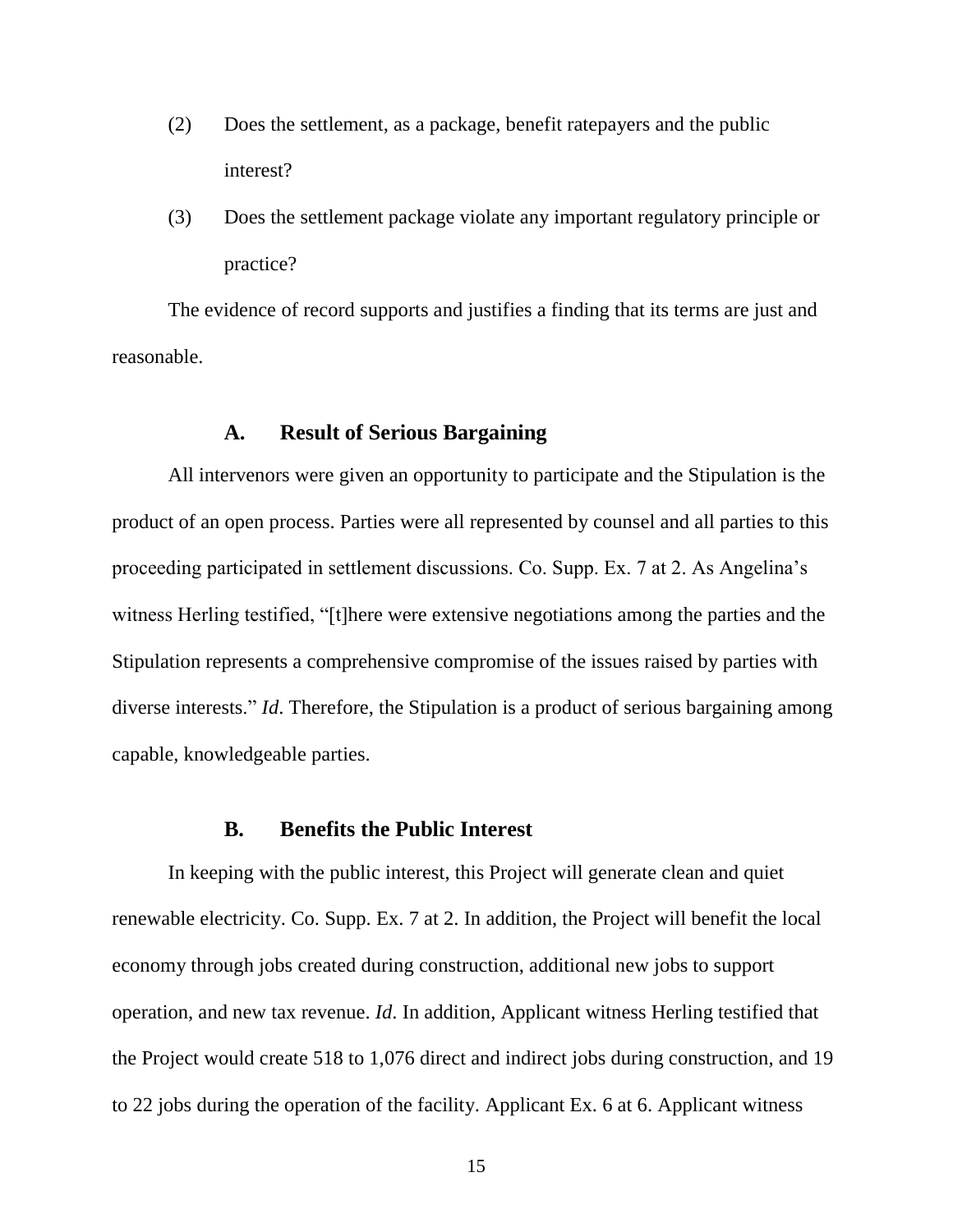Herling testified that Angelina anticipated making payments, in addition to wages and other services, in lieu of taxes in excess of \$560,000 per year. *Id.*

Another public benefit brought about through negotiations is that the Stipulation revised Staff's recommended condition so that setbacks will be measured from the road right-of-way rather than the edge of roadways and this change will result in larger setbacks from roadways and address any concerns about visibility at crossroads. Applicant Supp. Ex. 7 at  $2 - 3$ . The Stipulation also contains detailed language on drainage systems, both public and private, and requires consultation with the County Engineer or Board Staff prior to repairing county maintenance/repair ditches. *Id*. This change ensures that existing drainage in the Project Area is protected. *Id*.

The Stipulation improved provisions for security of the facility, minimization of visual impacts, increased cooperation and involvement by local officials, and training and equipment for first responders. *Id*. Accordingly, the Stipulation benefits the public interest. Staff respectfully submits that the Project satisfies the public interest standard of R.C. 4906.10,

# **C. Does not violate any important regulatory principle or practice**

<span id="page-17-0"></span>Applicant witness Herling testified that the Project would not violate any important regulatory principle or practice. Applicant Supp. Ex. 7 at 4. Staff submits that there is no evidence of record to the contrary, and supports the Applicant's position.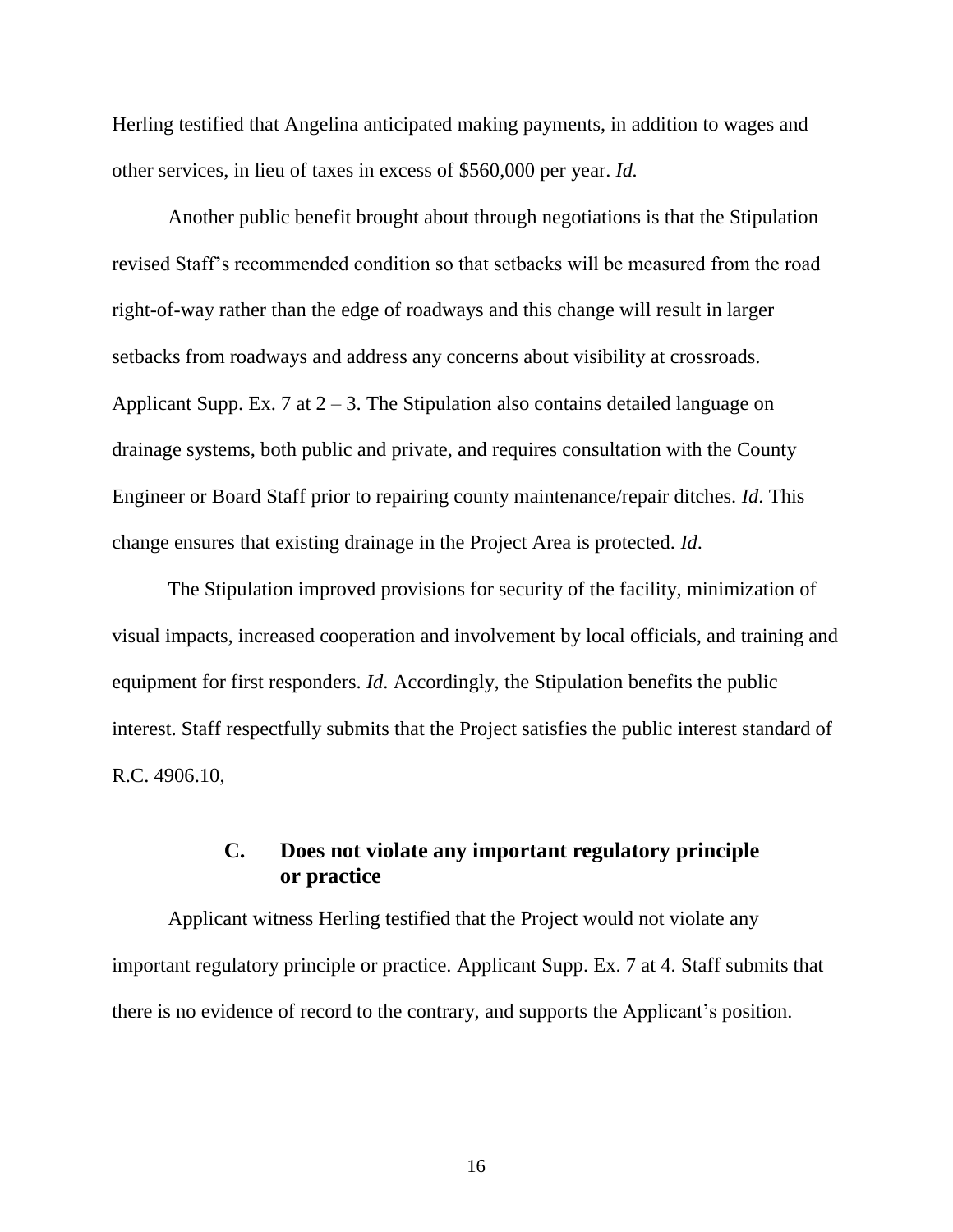### **CONCLUSION**

<span id="page-18-0"></span>Staff respectfully requests that the Board adopt the Stipulation and

Recommendation. Staff further specifically requests that the Board condition any

certificate issued in this case by adopting the conditions set forth in that Stipulation and

Recommendation.

Respectfully submitted,

**Dave Yost** Ohio Attorney General

**John H. Jones** Section Chief

*/s/ Jodi J. Bair*

**Jodi J. Bair** Assistant Attorney General Public Utilities Section 30 East Broad Street, 16 th Floor Columbus, OH 43215 614.644.8599 (telephone) 614.644.8764 (fax) [jodi.bair.@ohioattorneygeneral.gov](mailto:jodi.bair.@ohioattorneygeneral.gov)

**On behalf of the Staff of The Ohio Power Siting Board**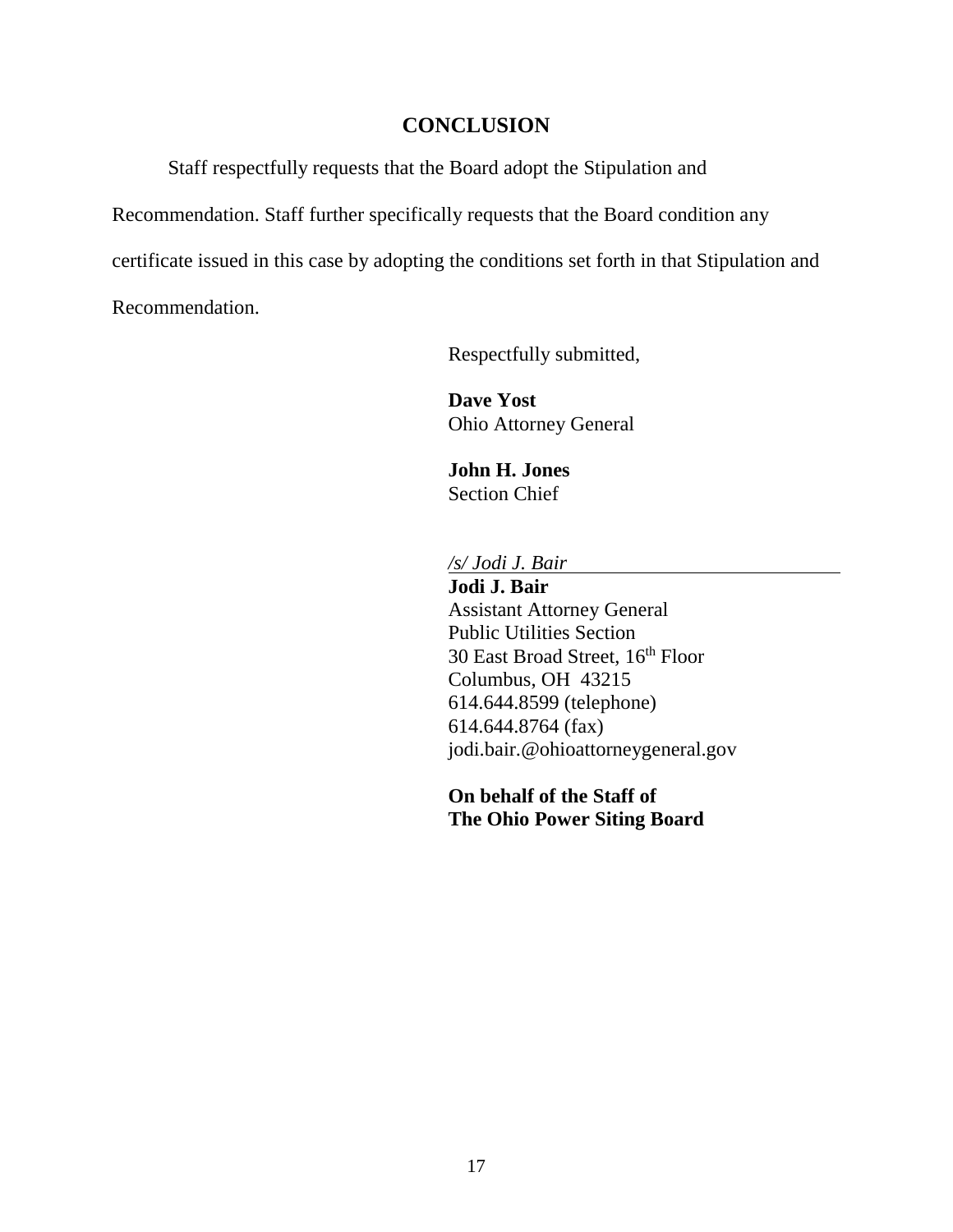### **CERTIFICATE OF SERVICE**

<span id="page-19-0"></span>I hereby certify that a true copy of the foregoing Post-Hearing Brief, submitted on behalf of the Staff of the Ohio Power Siting Board, was served via electronic mail upon the following parties of record, this 18th day of October, 2019.

/s/ *Jodi J. Bair*

**Jodi J. Bair** Assistant Attorney General

#### **Parties of Record:**

**Michael J. Settineri** (0073369) **MacDonald W. Taylor** (0086959) VORYS, SATER, SEYMOUR AND PEASE LLP 52 East Gay Street P.O. Box 1008 Columbus, Ohio 43216-1008 [mjsettineri@vorys.com](mailto:mjsettineri@vorys.com) [mwtaylor@vorys.com](mailto:mwtaylor@vorys.com)

*Attorneys for Angelina Solar I, LLC*

**Chad A. Endsley** (0080648) Chief Legal Counsel **Leah F. Curtis** (0086257) **Amy M. Milam** (0082375) Ohio Farm Bureau Federation 280 North High Street P.O. Box 182383 Columbus, OH 43218-2383 [cendsley@ofbf.org](mailto:cendsley@ofbf.org) [lcurtis@ofbf.org](mailto:lcurtis@ofbf.org) [amilam@ofbf.org](mailto:amilam@ofbf.org)

*Attorneys for Ohio Farm Bureau Federation*

**W. Joseph Scholler** (0072764) **Thaddeus M. Boggs** (0089231) Frost Brown Todd LLC 9277 Centre Pointe Dr., Suite 300 West Chester, Ohio 45069-4866 [jscholler@fbtlaw.com](mailto:jscholler@fbtlaw.com) [tboggs@fbtlaw.com](mailto:tboggs@fbtlaw.com)

*Attorneys for Eaton Community School District and Preble Shawnee Local School District*

**Martin P. Votel** (0067717) Preble County Prosecuting Attorney **Kathryn M. West** (0073813) Assistant Prosecuting Attorney Preble County Prosecutor's Office 101 E. Main St. Eaton, OH 45302 mvotel@prebco.org [kwest@prebco.org](mailto:kwest@prebco.org)

*Attorneys for Preble County Engineer; Boards of Trustees of Washington and Gasper Townships, Preble County, Ohio; Preble Soil & Water Conservation*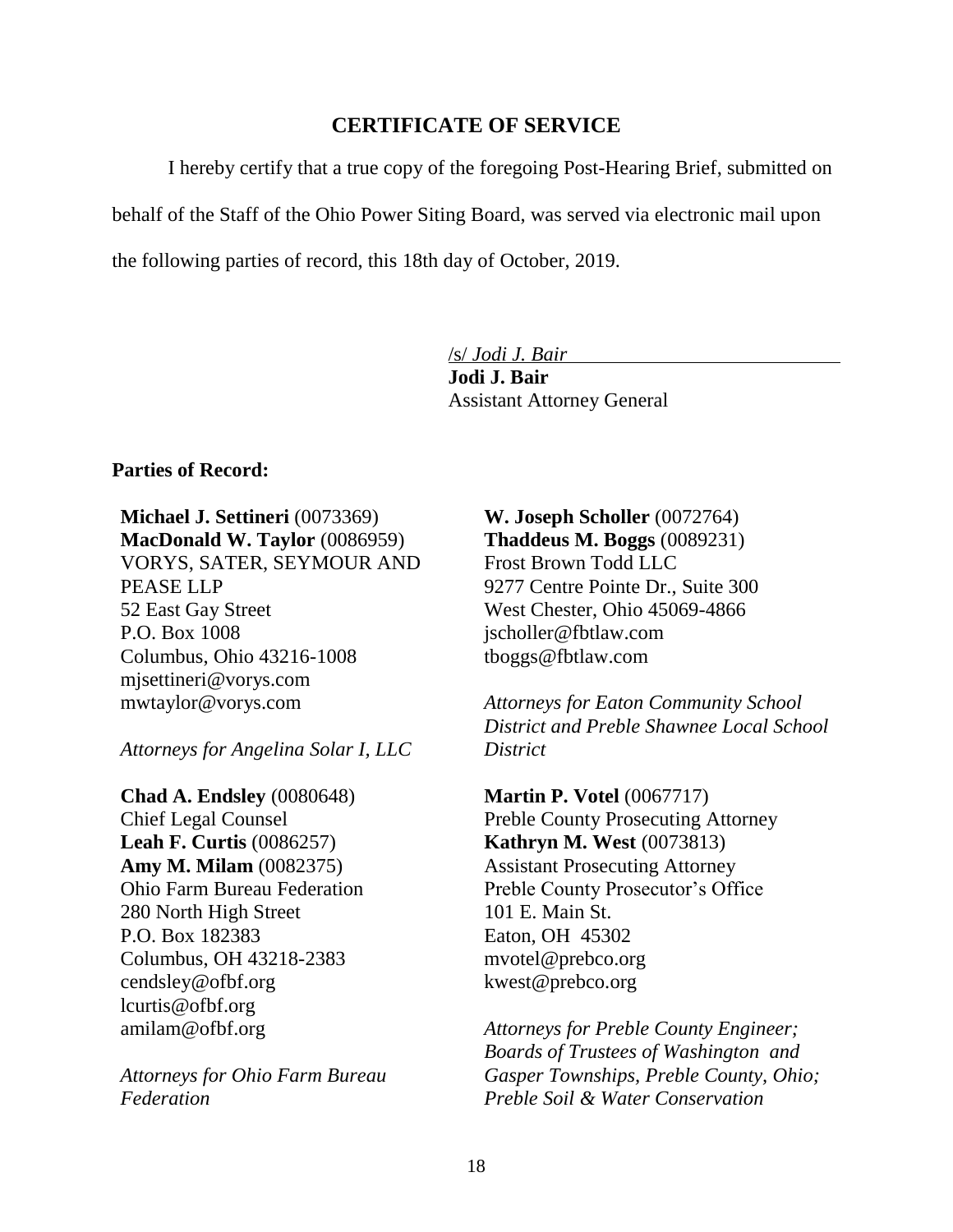### **Dylan F. Borchers** (0090690)

Bricker & Eckler LLP 100 South Third Street Columbus, OH 43215-4291 [dborchers@bricker.com](mailto:dborchers@bricker.com)

*Attorney for Preble County Commissioners*

*District; Preble County Planning Commission*

**Jack A. Van Kley** (0016961) **Christopher A. Walker** (0040696) Van Kley & Walker, LLC 132 Northwoods Blvd., Suite C-1 Columbus, Ohio 43235 jvankley@vankleywalker.com cwalker@vankleywalker.com

*Attorneys for The Concerned Citizens of Preble County, LLC, and individual citizens Robert Black, Marja Brandly, Campbell Brandly Farms, LLC, Michael Irwin, Kevin and Tina Jackson, Vonderhaar Family Arc, LLC, and Vonderhaar Farms, Inc.*